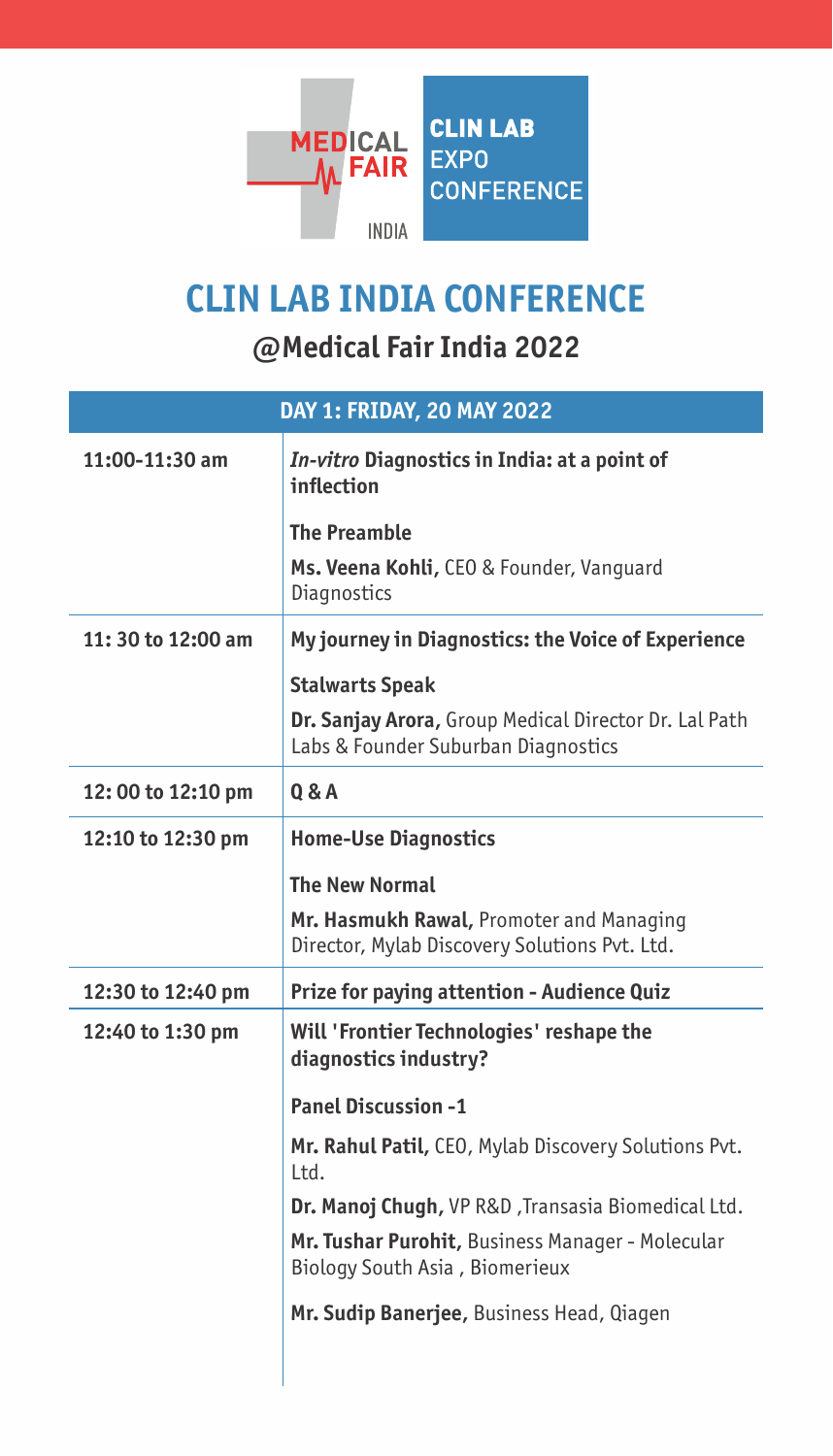|                  | <b>Dr. Sanjeev Verma, Senior Principal Scientist, CSIR-</b><br>Central Scientific Instruments Organisation (CSIR-<br>CSI <sub>0</sub> |
|------------------|---------------------------------------------------------------------------------------------------------------------------------------|
|                  | Moderator                                                                                                                             |
|                  | Ms Veena Kohli, CEO & Founder, Vanquard<br>Diagnostics                                                                                |
| 1:30 to 2:15 pm  | <b>Thought for Food</b>                                                                                                               |
|                  | Lunch at Site - for registered audience                                                                                               |
| 2:15 to 2:45 pm  | <b>Supportive Ecosystem for Start-ups</b><br><b>Bolstering Innovation</b>                                                             |
|                  | Mr. Vishal Gandhi, Founder & CEO, BIORx Venture<br>Advisors Pvt. Ltd.                                                                 |
| 2:45 to 3:00 pm  | <b>Prize for paying attention! Audience Quiz</b>                                                                                      |
| 3:00 to 3:45 pm  | <b>Industry-Academia: the bridge to Atmanirbharta</b>                                                                                 |
|                  | <b>Panel Discussion -2</b>                                                                                                            |
|                  | Ms Aditi Kumar, AVP Biotech Programs, IIT, Kanpur<br><b>SIIC</b>                                                                      |
|                  | Mr. Thomas John, MD, Agappe Diagnostics                                                                                               |
|                  | Mr. Jatin Mahajan, MD, J. Mitra & Co                                                                                                  |
|                  | Dr. D.K. Joshi, MD, Beacon Diagnostics                                                                                                |
|                  | Moderator                                                                                                                             |
|                  | Mr. Abhinav Thakur, MD, Accurex Biomedicals                                                                                           |
| $3:45 - 4:15$ pm | Quality Assurance in a Clinical Lab                                                                                                   |
|                  | Dr. Neeraj Jain, Founder President, MELAP &<br>President - The Association of Practising<br>Pathologists                              |
| $4:15 - 4:30$ pm | The Day that was Summing-up & Closing Remarks                                                                                         |
|                  | Mr. Jatin Mahajan, MD, J. Mitra & Co,<br>Vice-Chairperson - CLINLAB Conference                                                        |
|                  |                                                                                                                                       |
|                  |                                                                                                                                       |
|                  |                                                                                                                                       |
|                  |                                                                                                                                       |
|                  |                                                                                                                                       |
|                  |                                                                                                                                       |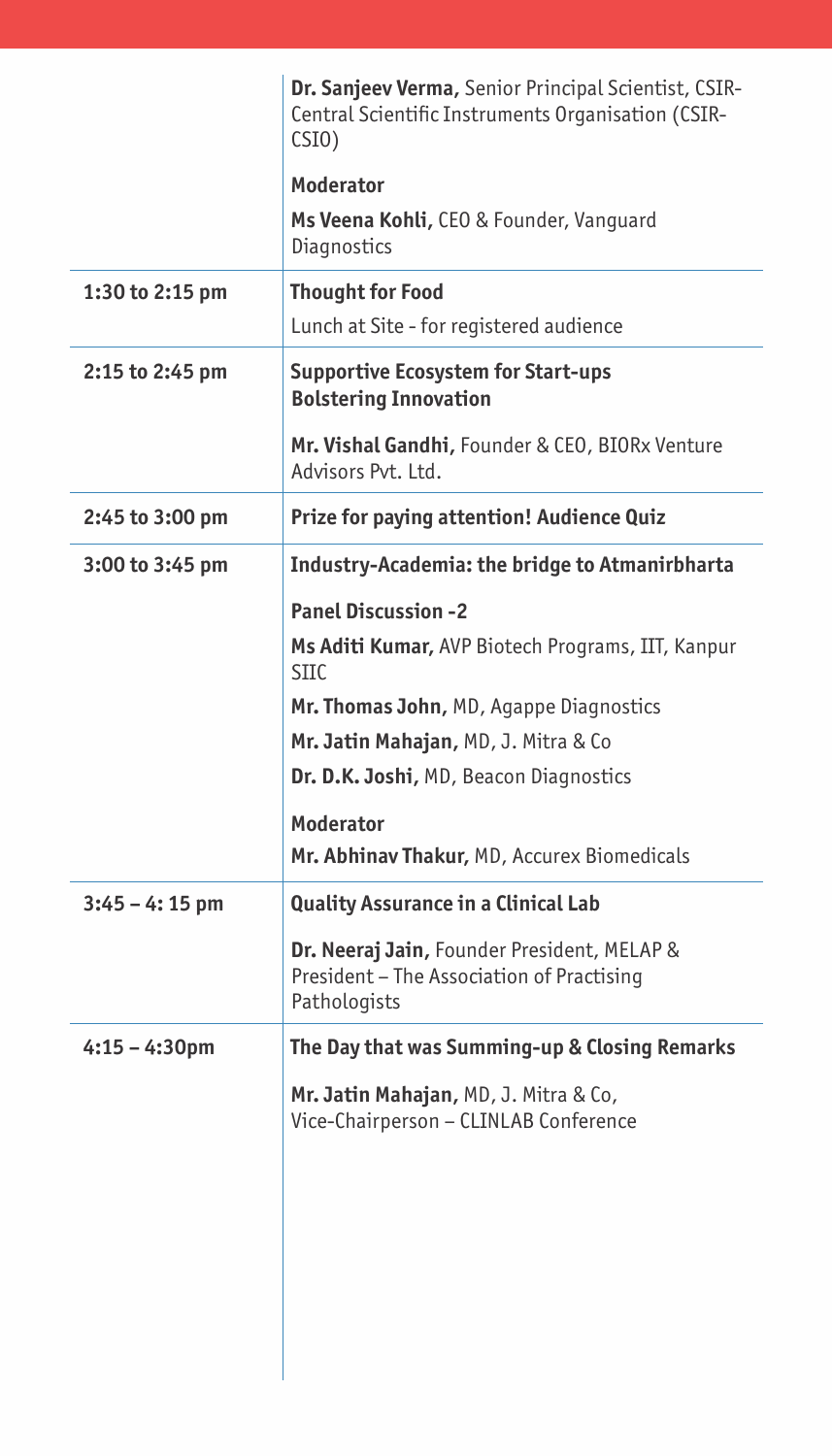|                     | DAY 2: SATURDAY, 21 MAY 2022                                                                                                  |
|---------------------|-------------------------------------------------------------------------------------------------------------------------------|
| 11:00 to 11:30 am   | <b>Companion Diagnostics in Cancer: Recent Trends</b><br><b>Precision Medicine</b><br>Dr. Anurag Shrivastav *                 |
| 11:30 to 12:00 noon | My journey in Diagnostics: the Voice of Experience<br><b>Stalwarts Speak</b><br>Mr. Suresh Vazirani, Chairman & MD, Transasia |
|                     | Biomedical Ltd.<br>0 & A                                                                                                      |
| 12:00 to 12:10 pm   |                                                                                                                               |
| 12:10 to 1:00 pm    | <b>Harmonizing IVD Regulations with International</b><br><b>Guidelines</b>                                                    |
|                     | <b>Going Global</b>                                                                                                           |
|                     | Dr. Sanjeev Kumar Gupta, Managing Consultant,<br><b>InTrust Consulting</b>                                                    |
| 1:00 to 1:10 pm     | Prize for paying attention - Audience Quiz                                                                                    |
| 1:10 to 1:40 pm     | Leveraging the Learnings from the Pandemic<br>Mr. Sriram Natarajan, Director, Mol Bio Diagnostics                             |
| 1:40 to 1:50 pm     | Prize for paying attention - Audience Quiz                                                                                    |
| 1:50 to 2:45 pm     | <b>Thought for Food</b><br>Lunch at Site - for registered audience                                                            |
| 2:45 to 3:45pm      | <b>Enabling Policies: Promoting Diagnostics Medical</b><br><b>Devices</b>                                                     |
|                     | <b>Panel Discussion -2</b>                                                                                                    |
|                     | Mr. Rajiv Nath, Managing Director, Hindustan<br>Syringes & Medical Device Ltd & FORUM Coordinator<br>- AIMED                  |
|                     | Mr. Bivash Chakroborty, Head - Regulatory, Quality<br>& Government Affairs - South Asia, BIOMERIEUX<br>INDIA PVT. LTD         |
|                     | Mr. Ranabir Sinha, Executive President- IVD India<br><b>Business Trivitron Healthcare</b>                                     |
|                     | Mr Ashok Suthar, Sr. GM-Taxation, Legal & C.C.,<br>Transasia Bio-Medicals Ltd.                                                |
|                     | Invest India *                                                                                                                |